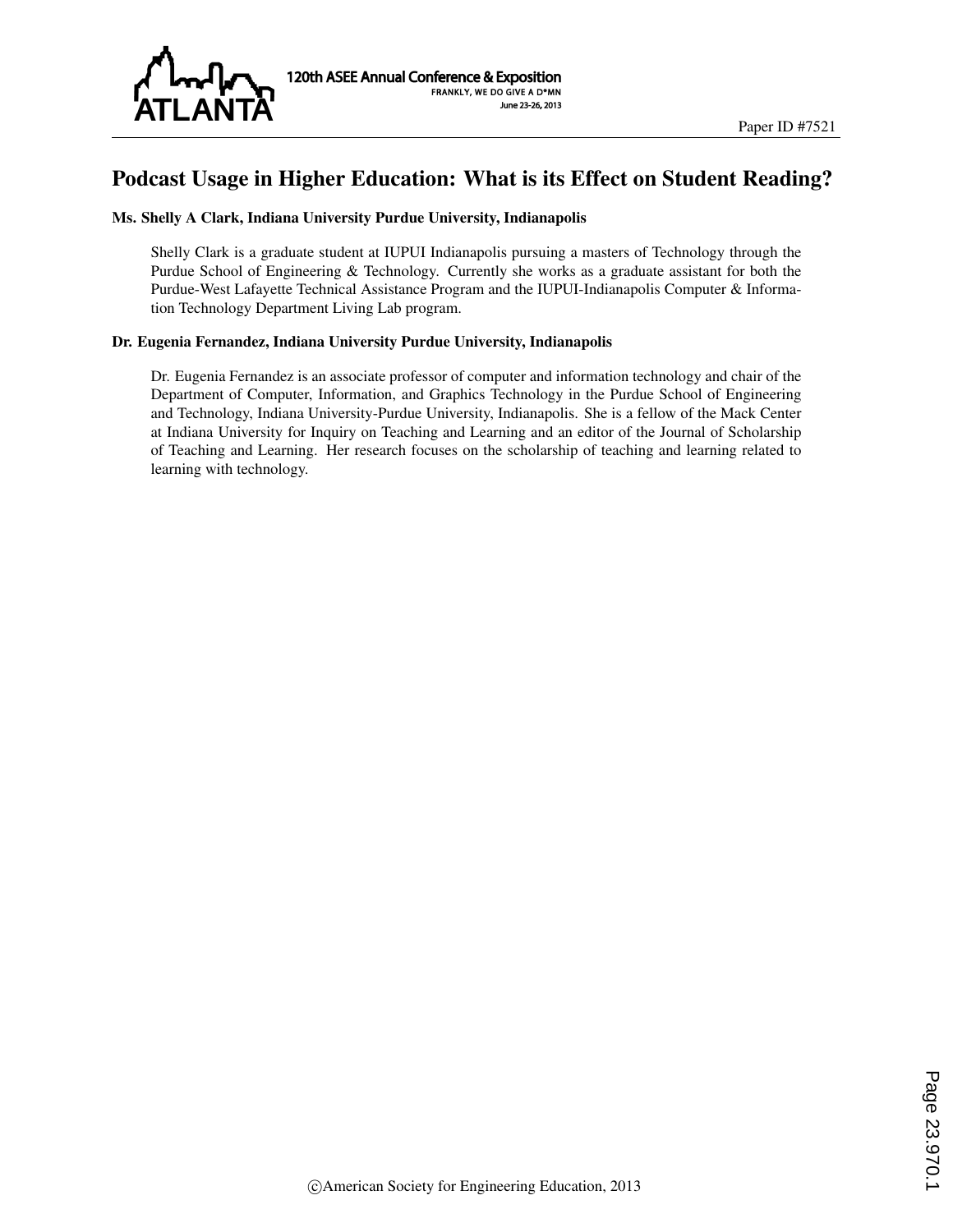# **Podcast Usage in Higher Education: What is its Effect on Student Reading?**

#### **Abstract**

Faculty in higher education institutions frequently complain that college students are not doing the assigned reading in a course. What happens when you add podcasts to the mix? Podcasting, or downloadable mobile audio material, when made available in a college course, is often designed as a supplement to course readings. This study reports on student reading habits and compares course-related podcast usage to course-related reading on the part of students. Data was gathered via survey from a repeated measures control/treatment quasi-experiment using students in 13 course sections at a large Midwestern urban university. Outcomes between control and treatment phases were compared using McNemar's chi-square test. Results of this test indicated no overall significant difference in reading patterns between control (no podcast) and treatment (podcast) phases. Students who read during the control phase and listened to the podcast supplement during the treatment phase had similar reading habits during the treatment (podcast) phase.

#### **Introduction**

Faculty in higher education institutions frequently complain that college students are not doing the assigned reading in a course. In a study of student use of textbooks at two universities, Sikorski et al.<sup>1</sup> report that the majority of students spent less than 3 hours reading the textbook even though only a small minority who reported that reading their texts was not important. So what happens when you add podcasts to the mix? Advances in technology make multiple tools available to educators and students in higher education. Podcasting, or downloadable mobile audio material, when made available in a college course, is often designed as a complement to course readings. This study is intended to report on student reading habits and compare courserelated podcast usage to course-related reading on the part of students. Are students reading as assigned, and does the addition of a podcast change how much they read? Analyzing student usage of course related podcasting as well as student reading of course related material can provide valuable insights in deciding whether to use podcasts in a course and, if used, how best to deploy them.

While there are many studies on the use and impact of podcasting on higher education (e.g., Abdous, Facer, & Yen<sup>2</sup>; Evans<sup>3</sup>; Fernandez, Simo, & Salan<sup>4</sup>; Lazzari<sup>5</sup>; McGarr<sup>6</sup>; Tynan & Colbran<sup>7</sup>), few specifically set out to measure the impact of podcasting on student reading of course materials. Furthermore, this researcher found no literature focusing on the impact of podcasting in higher education as it affects Engineering & Technology students. A review of literature on podcasting research revealed varying study outcomes regarding podcasting and written course material usage and preferences by students.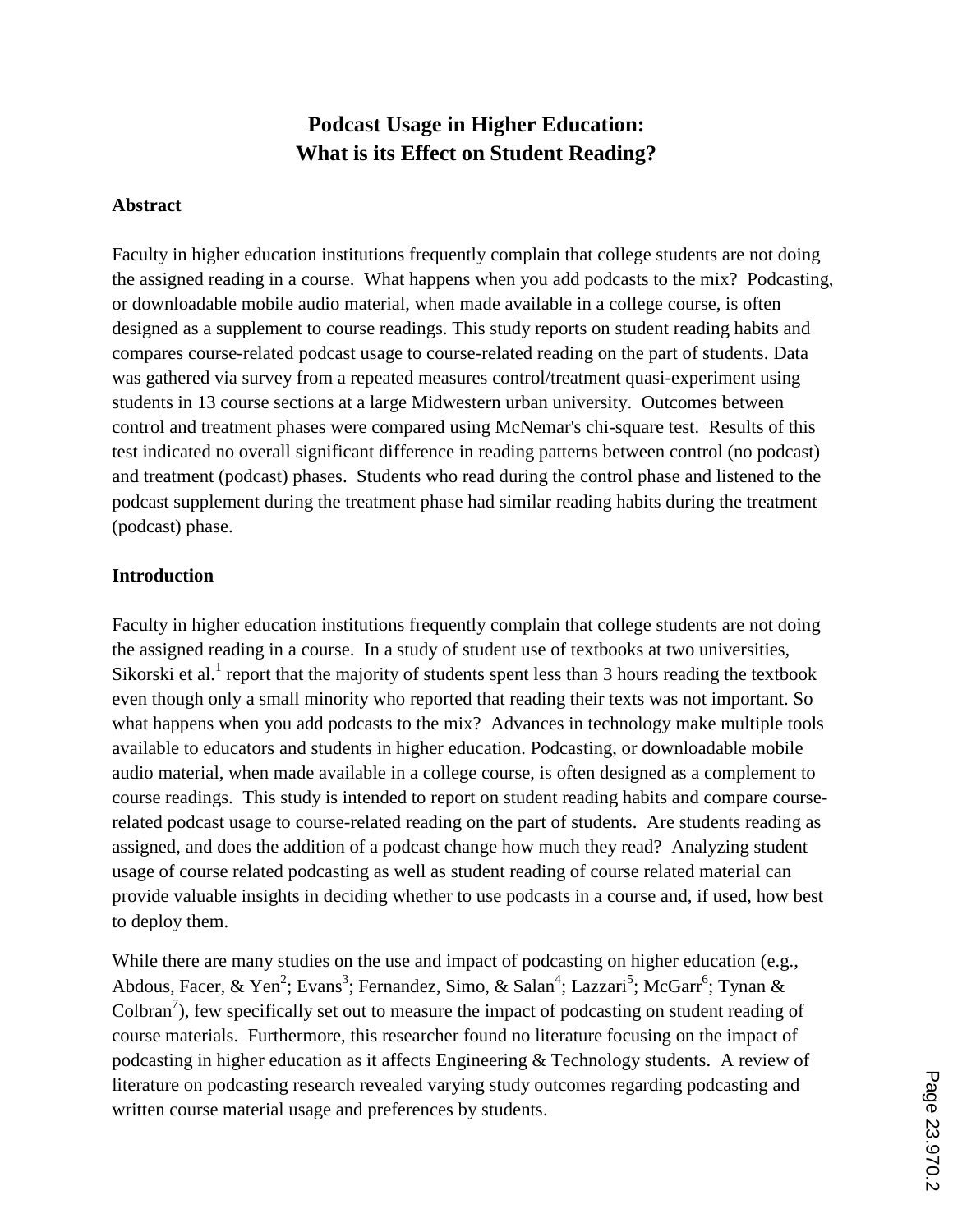Several studies associated a positive relationship between course-related reading and podcast usage, with positive opinions toward textbook usage. According to Lazarri<sup>5</sup>, "textbooks are considered slightly more effective [than podcasts] when studying a subject" (p. 31). Interviews and surveys conducted by Fernandez, Simo, and Salan<sup>4</sup> found that listening to a course-related podcast after studying a related textbook section better enabled the student's ability to check their understanding of the material. A study of graduate nursing students conducted by Stiffler, Stoten, and Cullen<sup>8</sup> resulted in 88% of the students recommending that other students who take the course should complete the course reading. Of the students who participated in this study, "more students found the written material more clear and understandable than the podcast" (p. 146). Tynan and Colbran<sup>7</sup> found that student podcast usage is strongly associated with an increase in reading of course-related materials. Abdous, Facer and  $Yen^2$  conducted a study comparing different types of podcast usage in courses: in one group of courses podcasting was integrated into the curriculum; the other group of courses had podcasting as supplemental material to the course. "The students' reported time spent on reading per week did not differ much between the integrated podcast courses in comparison to the supplemental podcast courses." (p. 47)

Still other research reveals that when both podcasting and course reading materials were available to students, a stronger preference for usage of the podcasts was indicated. In Stiffler et al.<sup>8</sup> students indicated they were able to multitask more when listening to a course podcast, including 64% who took notes while listening; fewer students were able to multitask when reading course text. In Lazarri's study<sup>5</sup>, students also cited a stronger preference for use of podcasts when reviewing something already learned. McGarr<sup>6</sup> found that 40% of the students that participated in his study used podcasts in place of reading course material, rather than using the podcast as a supplemental tool. Cebeci and Tekdal<sup>9</sup> suggest that listening to podcasted course material may serve to benefit students who are more auditory learners, while reading may be more challenging or tedious. Stiffler et al.<sup>8</sup> had outcomes indicating that 40% of students surveyed were either neutral or agreed that reading [when compared to listening to podcasts] was not a productive use of time.

Using a quasi-experimental within subjects approach, this research examines student reading behavior when podcasts are not available as well as when podcasts are available to the students.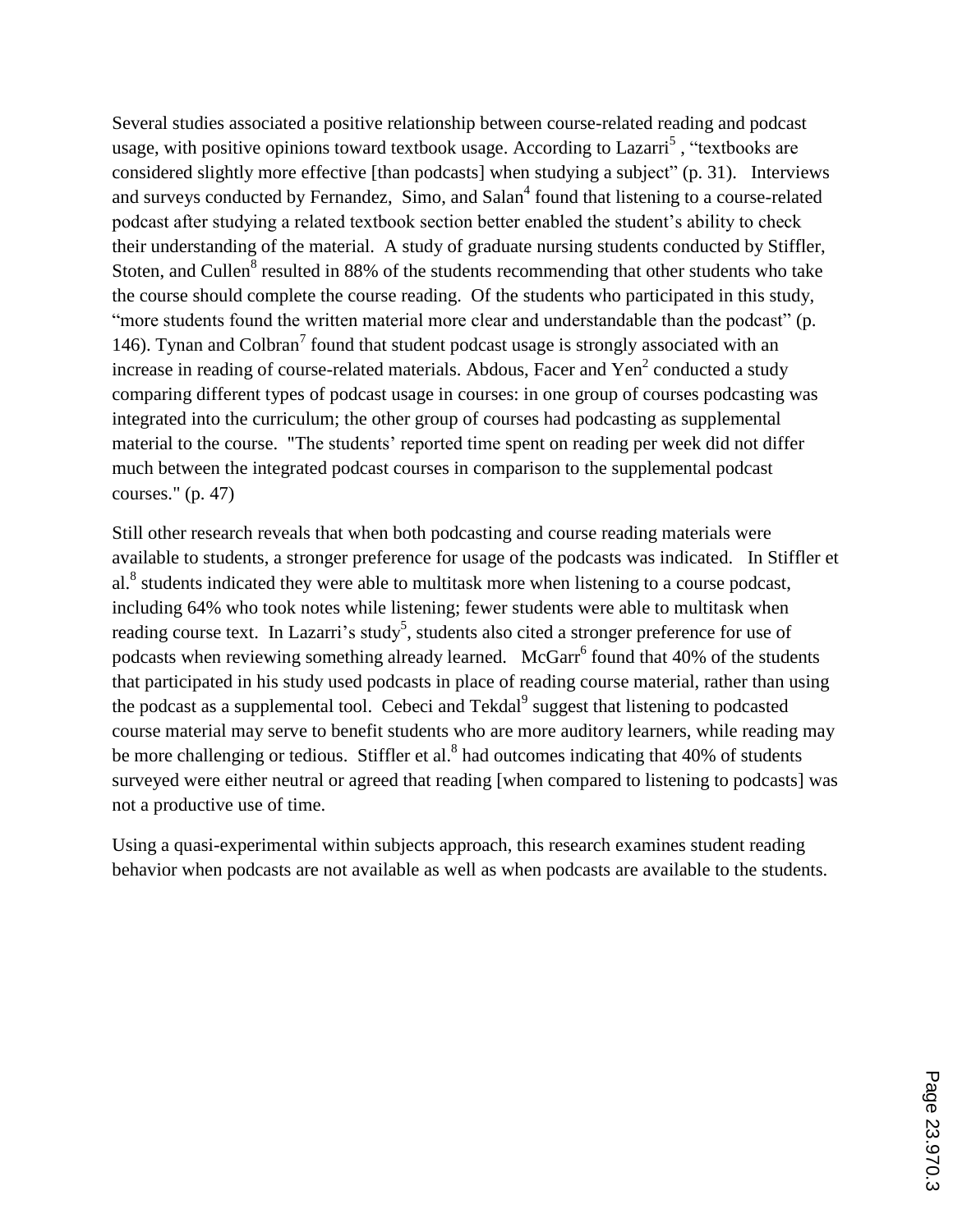# **Methodology**

#### *Participants*

A convenience sample of approximately 212 students from four graduate and nine undergraduate course sections from several degree programs participated in this quasi-experimental study. Of these courses, six were online or hybrid (online/classroom combination) in format; the remaining seven course sections were conducted in the traditional classroom setting. Students were selected from the courses taught by faculty members in a Community of Practice on the Scholarship of Teaching and Learning on Instructional Technology Impact at a large Midwestern urban university.

# *Procedures and Materials*

Each course section participating in this study contained two trial periods: control and treatment. The control period used traditional print and lecture materials while the treatment period added a supplemental podcast of less than 10 minutes in length. The podcast guided the students' reading and/or learning module. Its purpose was to enhance the content already in class readings and modules. The availability of the podcasts to students was limited to the treatment period. Counterbalancing of control and treatment periods was used to avoid order effects (see Table 1).

|                               |               |                 |                   | <b>Control or</b> |
|-------------------------------|---------------|-----------------|-------------------|-------------------|
| <b>Course Section</b>         |               | <b>Course</b>   | <b>Initial</b>    | <b>Treatment</b>  |
| <b>Subject Area</b>           | <b>Level</b>  | <b>Delivery</b> | <b>Enrollment</b> | First?            |
| <b>Computer Technology</b>    | Undergraduate | Classroom       | 18                | Treatment         |
| <b>Computer Technology</b>    | Undergraduate | Classroom       | 20                | Treatment         |
| English (ESL)                 | Undergraduate | Classroom       | 14                | Treatment         |
| English (ESL)                 | Undergraduate | Classroom       | 11                | Control           |
| Library Science               | Graduate      | Hybrid          | 22                | Control           |
| <b>Nursing</b>                | Graduate      | Online          | 8                 | Control           |
| <b>Nursing</b>                | Graduate      | Online          | 8                 | Control           |
| Nursing                       | Undergraduate | Online          | 19                | Control           |
| <b>Social Work</b>            | Graduate      | Classroom       | 16                | Control           |
| Speech                        | Undergraduate | Classroom       | 24                | Treatment         |
| Technical<br>Communications   | Undergraduate | Online          | 14                | Treatment         |
| Tourism & Event<br>Management | Undergraduate | Online          | 20                | Treatment         |
| Tourism & Event<br>Management | Undergraduate | Classroom       | 18                | Control           |

#### **Table 1.** *Distribution of participants by course*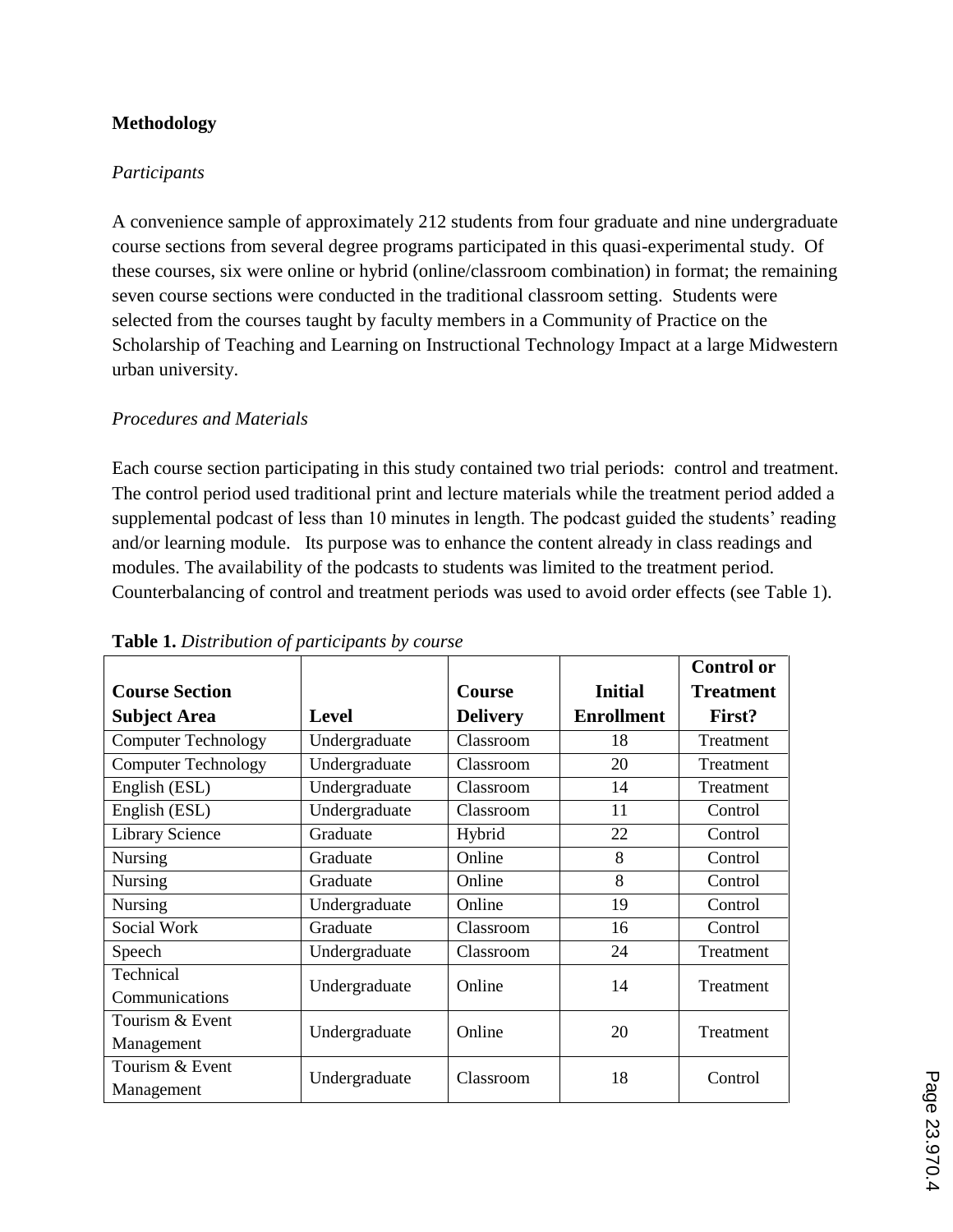A general survey was administered at the end of both the control and treatment periods in each course section. Both surveys contained 10 questions related to the course readings (Table 2). The control survey also contained six demographic questions, while the treatment survey contained 13 questions related to the podcast. The podcast-related questions relevant to this study are provided in Table 3.

| Table 2. Survey questions related to reading |  |  |  |  |
|----------------------------------------------|--|--|--|--|
|----------------------------------------------|--|--|--|--|

| 1. Did you read the material from the beginning to the end? |   |  |
|-------------------------------------------------------------|---|--|
| 2. Did you only read part of the material?                  | N |  |
| 3. Did you read it more than once?                          | N |  |
| 4. How many times did you read the material?                |   |  |
| 5. While reading the material, did you do anything else?    |   |  |
| 6. If yes, what were you doing?                             |   |  |
| Did you take notes while reading the material?              |   |  |

*Please rate the following statements using the scale 1=Very strongly disagree, 2=Strongly disagree, 3=Disagree, 4=Neutral, 5=Agree, 6=Strongly agree, 7=Very strongly agree:*

- 8. The reading clarified and/or enhanced my understanding of the subject.
- 9. The reading is not a productive use of my time.
- 10. I would recommend that other students taking this course complete the reading.

**Table 3***. Survey questions related to podcast usage*

| 1. Did you access the podcast?                               |   |  |
|--------------------------------------------------------------|---|--|
| 2. Did you listen to the podcast from start to finish?       | N |  |
| 3. Did you listen to only part of the podcast?               | N |  |
| 4. While listening to the podcast, did you do anything else? | N |  |

# *Analysis*

Survey responses which contained only demographic information or a response to only one question were removed from the study. This left 110 usable responses. To allow for comparisons between the different reading amounts, answers to reading questions 1 and 2 (shown in Table 2) on both the control and treatment surveys were used to create new variables, *ControlReadingLevel* and *RxReadingLevel*, containing mutually exclusive responses as shown in Table 4. A variable *RxListen* related to question 1, 2, and 3 (see Table 3) about the podcast usage was similarly coded. A response of No to Question 1 was coded as (podcast) Listen None, while answers to Questions 3 and 4 were coded similarly to the Reading Level variable described in Table 4.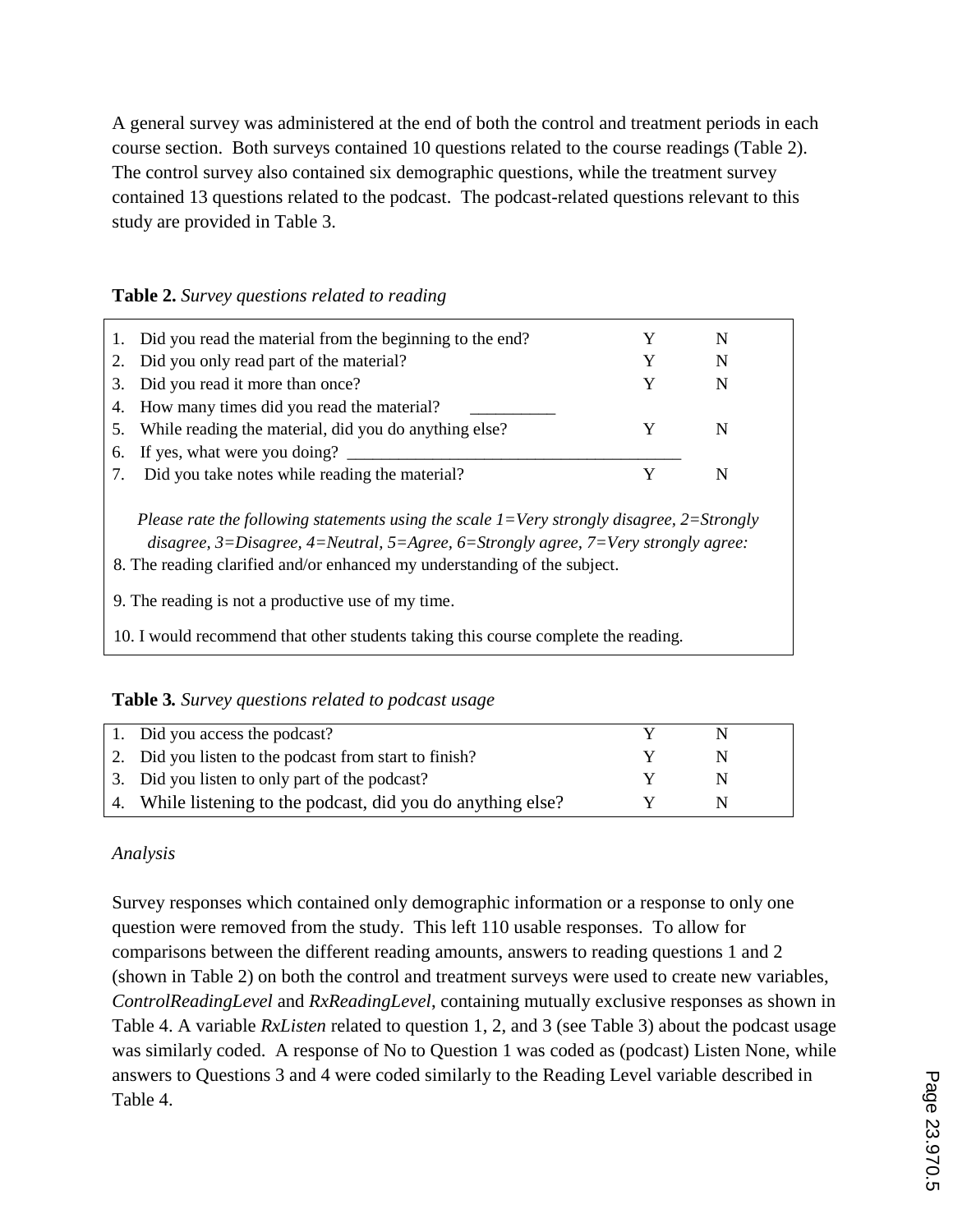| Q1. Read All | <b>Q2. Read Part</b> | <b>Reading Level</b> |
|--------------|----------------------|----------------------|
|              |                      | Read All             |
| V            | N                    | Read All             |
| N            |                      | Read Part            |
| N            |                      | Read None            |

**Table 4.** *Coding scheme for ReadingLevel variable*

McNemar's chi-square tests for within-subjects designs were conducted to compare student reading levels between the control and treatment and at varying levels of podcast usage.

# **Results**

Of the 212 students in the course sections, 110 completed one or more of the control and treatment surveys. Tables 5 - 7 provide distribution of students by demographics such as student status (undergraduate or graduate), age, ethnicity, and gender. Respondents were primarily white (54.5%) and 17-28 years of age (44.5%).

|  | <b>Table 5.</b> Distribution of Students by Status | <b>Table 6.</b> Distribution of Students by Gender |
|--|----------------------------------------------------|----------------------------------------------------|
|--|----------------------------------------------------|----------------------------------------------------|

| <b>Status</b> |    | <b>Percent</b> | <b>Gender</b> | N               | <b>Percent</b> |
|---------------|----|----------------|---------------|-----------------|----------------|
| Undergraduate | 33 | 30.0           | Male          | 26              | 23.6           |
| Graduate      | 43 | 39.1           | Female        | 49              | 44.5           |
| No Response   | 34 | 30.9           | No Response   | 35              | 31.8           |
| Total         | 10 |                | Total         | $\overline{10}$ |                |

| Table 6. Distribution of Students by Gender |  |  |
|---------------------------------------------|--|--|
|                                             |  |  |

| <b>Gender</b> | N   | <b>Percent</b> |
|---------------|-----|----------------|
| Male          | 26  | 23.6           |
| Female        | 49  | 44.5           |
| No Response   | 35  | 31.8           |
| Total         | 110 |                |

**Table 7.** *Distribution of Students by Age Groups*

| <b>Age Group</b> | N   | <b>Percent</b> |
|------------------|-----|----------------|
| $17 - 28$        | 49  | 44.5           |
| 29-44            | 20  | 18.2           |
| 45 & up          | 5   | 4.5            |
| No Response      | 36  | 32.7           |
| Total            | 110 |                |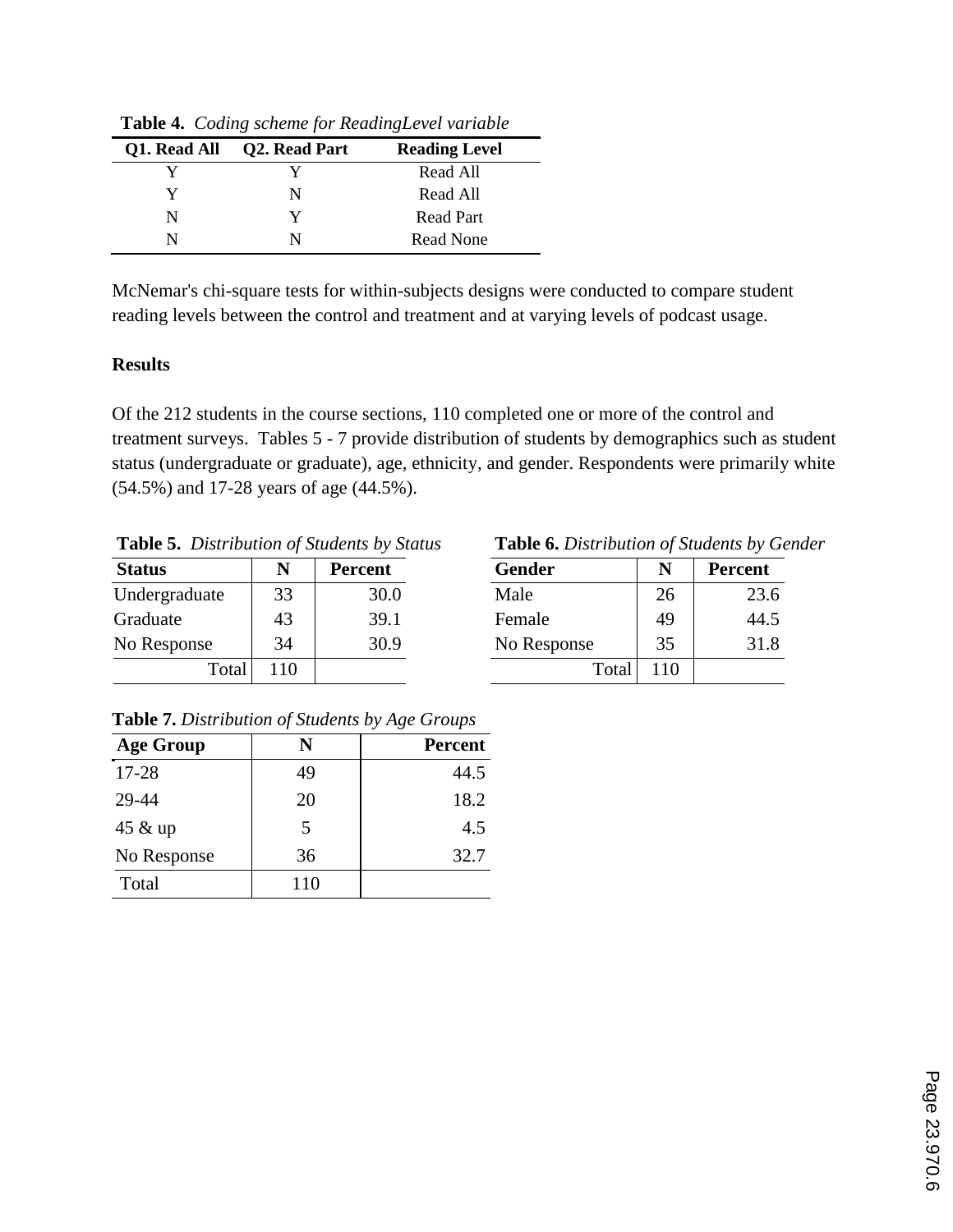| Ethnicity                 | N   | Percent |
|---------------------------|-----|---------|
| White                     | 60  | 54.5    |
| <b>Black</b>              | 5   | 4.5     |
| Asian or Pacific Islander | 6   | 5.5     |
| Hispanic                  |     | 3.6     |
| No Response               | 35  | 31.8    |
| Total                     | 110 |         |

**Table 8.** *Distribution of Students by Ethnicity*

Table 9 results show a nine percent increase in reading all of the material during the treatment phase (podcast) as compared to during the control phase (no podcast) of the study (40% vs. 30.9% respectively). Aggregately students read more (read all or part) during the treatment phase than during the control phase of the study (67.3% vs. 60.9%). During the treatment phase, of the 110 respondents, 73.6% reported listening to all or part of the podcast.

**Table 9.** *Distribution of ControlReadingLevel, RxReadingLevel, and RxPodcastUsage*

|             | <b>Control Read</b> |      | Rx Read |      | RxListen |      |
|-------------|---------------------|------|---------|------|----------|------|
|             | N                   | $\%$ | N       | $\%$ | N        | $\%$ |
| All         | 34                  | 30.9 | 44      | 40   | 71       | 64.5 |
| Part        | 33                  | 30.0 | 30      | 27.3 | 10       | 9.1  |
| None        | 6                   | 5.5  |         | 6.4  | 20       | 18.2 |
| No Response | 37                  | 33.6 | 29      | 26.3 | 9        | 8.2  |
| Total       | 110                 |      | 110     |      | 110      |      |

|             | Control |      | Treatment |      |  |
|-------------|---------|------|-----------|------|--|
|             | N       | $\%$ | N         | $\%$ |  |
| Yes         | 23      | 20.9 | 11        | 10.0 |  |
| No          | 48      | 43.6 | 68        | 61.8 |  |
| No Response | 39      | 35.5 | 31        | 28.2 |  |
| Total       | 110     |      | 110       | 100  |  |

**Table 10.** *Distribution of "Read More than Once"*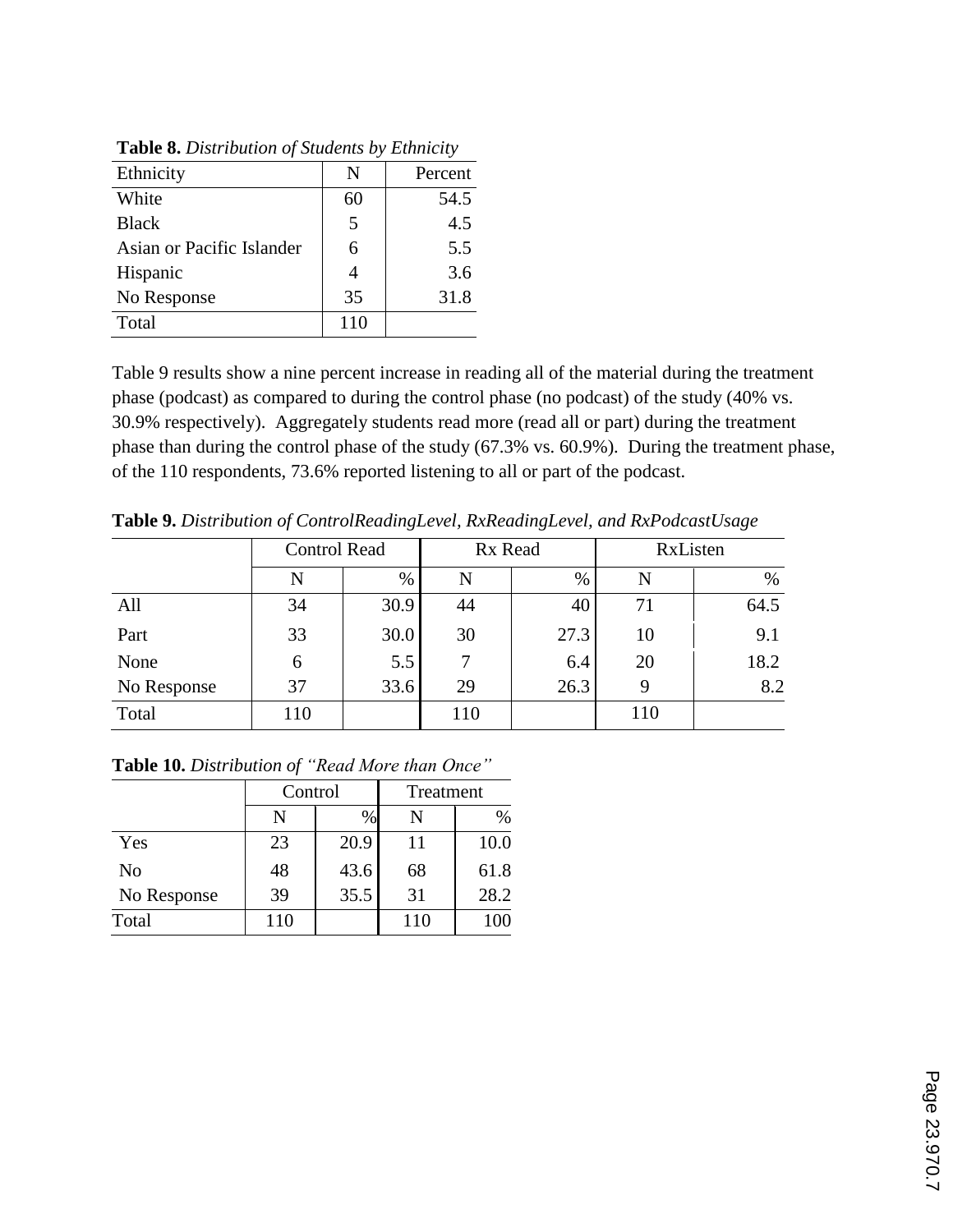|             | <b>CtrlTakeNotes</b> |      | <b>RxTakeNotes</b> |      |  |
|-------------|----------------------|------|--------------------|------|--|
|             | N                    | %    | N                  | $\%$ |  |
| Yes         | 19                   | 17.3 | 17                 | 15.5 |  |
| No          | 53                   | 48.2 | 60                 | 54.4 |  |
| No Response | 38                   | 34.5 | 33                 | 30.0 |  |
| Total       | 110                  |      | 110                |      |  |

**Table 11.** *Distribution of Taking Notes while Reading*

| Table 12. Distribution of Multitasking while Reading and Listening |  |  |
|--------------------------------------------------------------------|--|--|
|                                                                    |  |  |

|                |     |      |     |      | Ctrl while Reading   Rx while Reading   Rx while Listening |      |  |
|----------------|-----|------|-----|------|------------------------------------------------------------|------|--|
|                |     | $\%$ |     | $\%$ |                                                            | $\%$ |  |
| Yes            | 23  | 20.9 | 16  | 14.5 | 30                                                         | 27.6 |  |
| N <sub>o</sub> | 47  | 42.7 | 57  | 51.8 | 54                                                         | 49.1 |  |
| No Response    | 40  | 36.4 | 37  | 33.6 | 26                                                         | 23.6 |  |
| Total          | 110 |      | 110 |      | 110                                                        |      |  |

During the control phase there were 24 instances where participants reported doing other things while reading, in contrast with 17 instances of multitasking reported during the treatment phase. The most mentioned activities were eating (6 times), highlighting/underlining the text (5 times), taking notes (5 times), and listening to music (5 times). A slightly higher number of students (31) reporting multitasking while listening to the podcast. The most mentioned activities were taking notes (5 times), checking email (5 times), driving (4 times), and working (4 times).

Table 13 provides a summary of student responses to the Likert scale questions on student perceptions of reading. The Likert scale ranged from 1-7 with 1=Very strongly disagree, 2=Strongly disagree, 3=Disagree, 4=Neutral, 5=Agree, 6=Strongly agree, and 7=Very strongly agree. Questions in both the control and treatment surveys had similar distributions.

| <b>Those Tel.</b> Comparison of Control and ITeamon's mase bindent I electronic of Iteman |         |     |     |           |                          |     |     |        |
|-------------------------------------------------------------------------------------------|---------|-----|-----|-----------|--------------------------|-----|-----|--------|
|                                                                                           | Control |     |     | Treatment |                          |     |     |        |
|                                                                                           |         | Min | Max | l Median  | N                        | Min | Max | Median |
| Reading enhanced understanding                                                            | 72      |     |     |           | 77                       |     |     |        |
| Reading not productive use of time <sup>a</sup>                                           | 69      |     |     |           | 77                       |     |     |        |
| Recommend others read                                                                     |         |     |     |           | $\overline{\phantom{a}}$ |     |     |        |

**Table 13.** *Comparison of Control and Treatment Phase Student Perceptions of Reading*

*a. Reverse wording used*

A McNemar's chi-square was calculated on the new variables ControlReadingLevel, RxReadingLevel and RxPodcastUsage. No significance interaction  $(X^2 = 3.091, p > .05)$  was found when comparing these variables.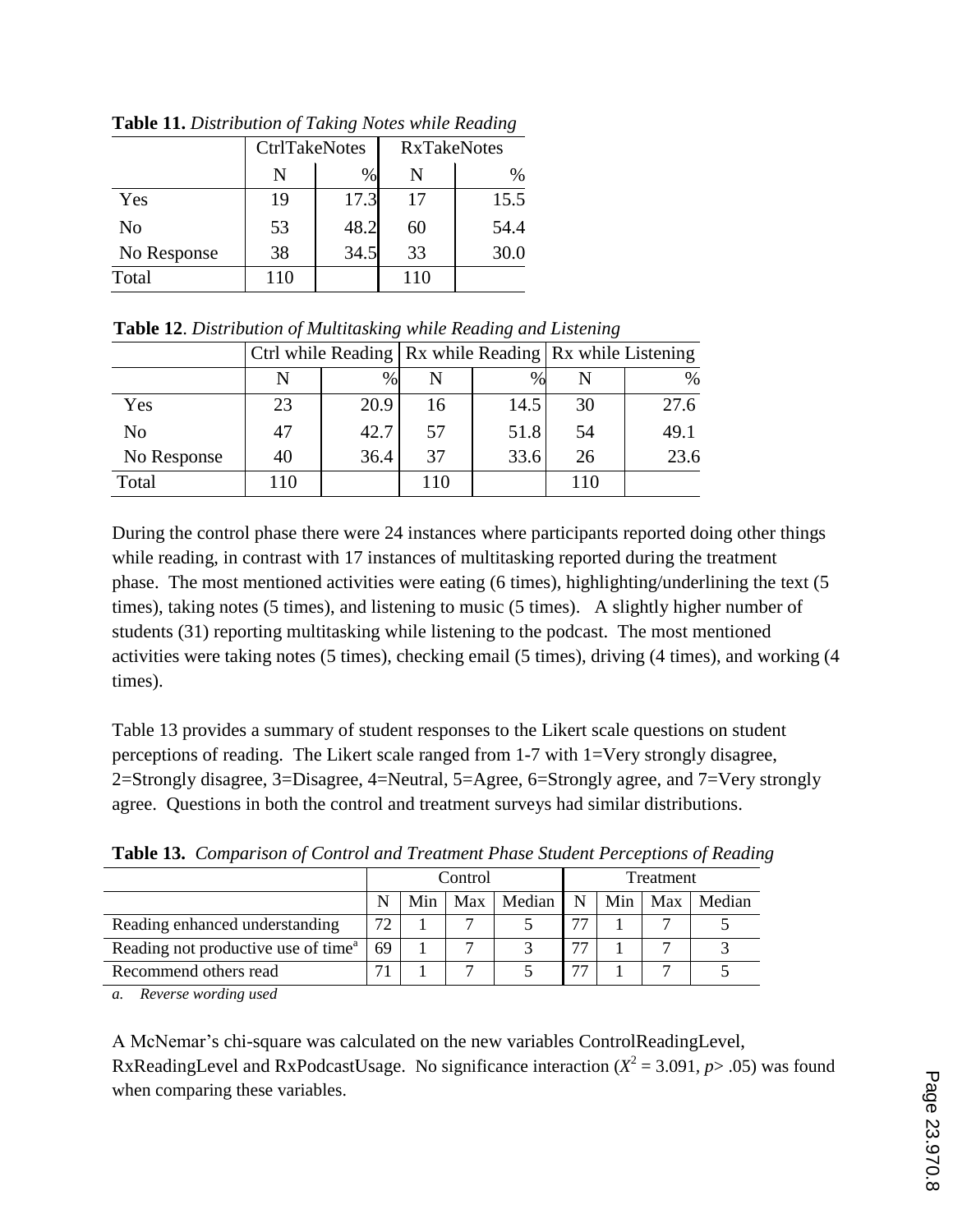| Rx Podcast         | <b>Control Reading</b> | Rx Reading Level |                |                |                |
|--------------------|------------------------|------------------|----------------|----------------|----------------|
| Usage              | Level                  | All              | Part           | None           | Total          |
|                    | Read All               | 14               | 3              |                | 18             |
| Listen All         | <b>Read Part</b>       | 4                | $\overline{2}$ |                |                |
|                    | <b>Read None</b>       | 0                |                |                | 2              |
|                    | Total                  | 18               | 6              | 3              | 27             |
| <b>Listen Part</b> | Read All               |                  |                | 0              | $\overline{2}$ |
|                    | <b>Read Part</b>       |                  | $\overline{2}$ | 0              | 2              |
|                    | Total                  |                  | 3              | 0              | $\overline{4}$ |
| <b>Listen None</b> | Read All               | $\overline{2}$   | $\overline{2}$ | $\overline{2}$ | 6              |
|                    | <b>Read Part</b>       |                  | 4              |                | 6              |
|                    | <b>Read None</b>       | 0                |                |                | 2              |
|                    | Total                  | 3                | 7              | 4              | 14             |
| Total              | Read All               | 17               | 6              | 3              | 26             |
|                    | <b>Read Part</b>       | 5                | 8              | 2              | 15             |
|                    | <b>Read None</b>       | 0                | $\overline{2}$ | 2              | $\overline{4}$ |
|                    | Total                  | 22               | 16             | 7              | 45             |

**Table 14.** *McNemar's chi-square of ControlReadingLevel, RxPodcastUsage, RxReadingLevel*

# **Discussion**

The results from this study indicate that students are reading more than Sikorski et al.<sup>1</sup> reported in other studies. For the most part students who read during the control phase also read during the treatment phase of this study.

Regardless of availability of supplemental podcasts, students disagreed with survey question: "Reading is not a productive use of my time", inferring participants found reading to be a productive use of time. Students agreed in both control and treatment survey instances that reading enhanced understanding of course material. Furthermore students agreed that they would recommend students read course material in both the control and podcast treatment surveys.

Comparisons between survey questions from Table 2 shows a higher number of participants reading more often during control (20.9%) than during treatment phase (10%) as is shown in Table 10. Table 12 shows that nearly 21 percent of participants multitasked while reading during the control phase compared to 14.5 percent multitasking while reading during the treatment phase, however students who multitasked while listening to a podcast. There is very little difference in participant's indication of taking notes between control and treatment phases (Table 13).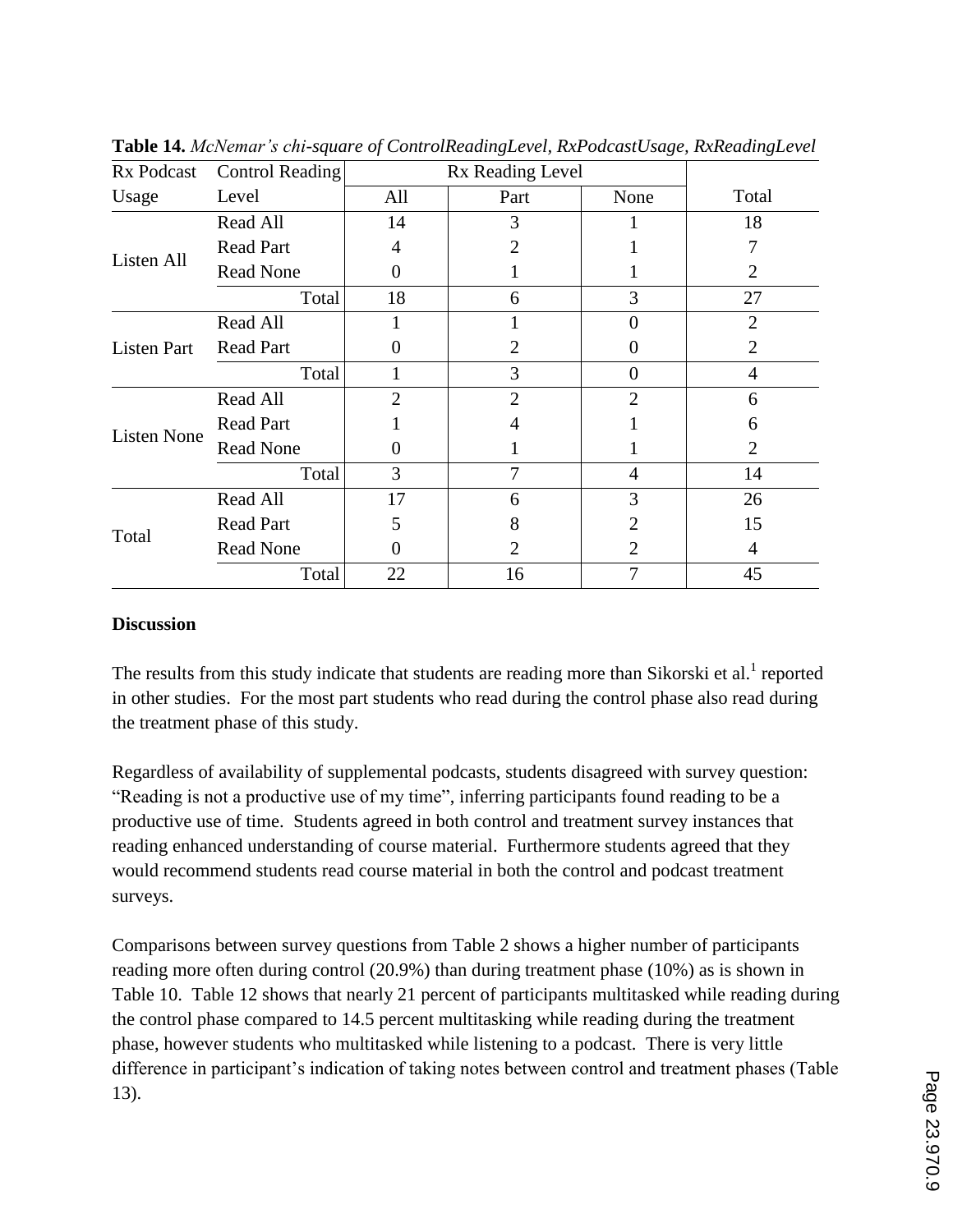Using the coding schema described in Table 4 for Reading Level (Read All, Read Part or Read None), and applying the same schema to the podcast questions in Table 3 (Listen all, Listen Part or Listen None) comparisons between these results are shown in Table 9. Students read all or part of the assigned reading moreso during treatment (67.3) than during the control phase of the study (60.9%).

It is worth noting that students read *more often* during the control phase (Table 10), while results from Table 9 indicate a higher percentage of students *read all or part* of the assigned material during the treatment phase. Could the podcast have provided additional clarity to students, thus reducing the frequency of reading, but not the quantity?

# **Conclusion**

Overall no significant differences between the control and treatment phases were revealed. Portions of this study implied that podcasting enhanced student reading under certain conditions, indicating further research on the impact of podcast usage in higher education is worthy of further research using not only self-reporting but course performance data.

Three of the thirteen participating course sections in this study are Engineering  $\&$  Technology courses. A similar study focusing on students in this major could provide valuable insight on the impact of podcasting on course outcomes.

Limitations of this study include missing survey responses (approximately 1/3 of those surveyed both during control and treatment phases did not complete the entire survey); the data relied upon student self-reporting of reading and listening habits; finally, only one podcast was used in this study.

#### **Bibliography**

- 1. Sikorski, J. F., Rich, K., Saville, B. K., Buskist, W., Drogan, O., & Davis, S. F. (2002). Student use of introductory texts: Comparative survey findings from two universities. *Teaching of Psychology, 29*, 312-313.
- 2. Abdous, M., Facer, B. R., & Yen, C. J. (2012). Academic effectiveness of podcasting: A comparative study of integrated versus supplemental use of podcasting in second language classes. *Computers & Education, 58*, 43- 52. doi:10.1016/j.compedu.2011.08.021
- 3. Evans, C. (2008). The effectiveness of m-learning in the form of podcast revision lectures in higher education. *Computers & Education, 50*, 491-498. doi:10.1016/j.compedu.2007.09.016
- 4. Fernandez, V., Simo, P., & Salan, J. M. (2009). Podcasting: A new technological tool to facilitate good practice in higher education. *Computers & Education, 53*, 385–392. doi:10.1016/j.compedu.2009.02.014
- 5. Lazzari, M. (2009). Creative use of podcasting in higher education and its effect on competitive agency. *Computers & Education, 52*, 27-34. doi:10.1016/j.compedu.2008.06.002